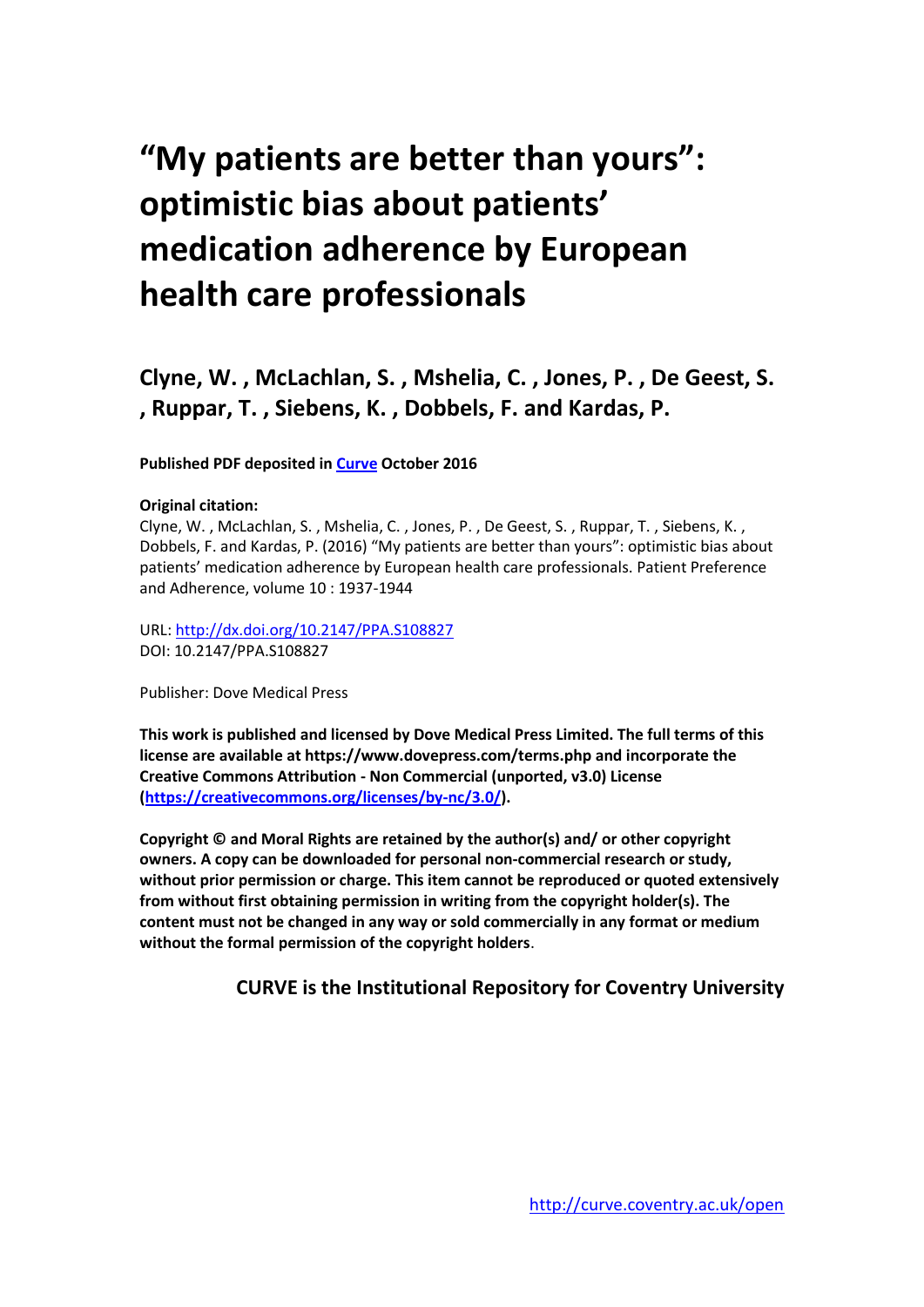#### Open Access Full Text Article

#### ORIGINAL RESEARCH

# "My patients are better than yours": optimistic bias about patients' medication adherence by European health care professionals

Number of times this article has been viewed This article was published in the following Dove Press journal: Patient Preference and Adherence 26 September 2016

Wendy Clyne<sup>1</sup> Sarah McLachlan2 Comfort Mshelia3 Peter Jones<sup>4</sup> Sabina De Geest<sup>5,6</sup> Todd Ruppar<sup>7</sup> Kaat Siebens<sup>6</sup> Fabienne Dobbels<sup>6</sup> Przemyslaw Kardas<sup>8</sup>

1 Faculty of Health and Life Sciences, Coventry University, Coventry, Department of Physiotherapy, King's College London, London, Leeds Institute of Health Sciences, University of Leeds, Leeds, <sup>4</sup>Institute of Science and Technology in Medicines, Keele University, Keele, UK; <sup>5</sup>Institute of Nursing Science, University of Basel, Basel, Switzerland; 6 Academic Center for Nursing and Midwifery, KU Leuven, Leuven, Belgium; 7 Sinclair School of Nursing, University of Missouri, Columbia, MO, USA; 8 Department of Family Medicine, Medical University of Lodz, Lodz, Poland

Correspondence: Wendy Clyne Faculty of Health and Life Sciences, Coventry University, Richard Crossman Building, Fourth Floor, Priory Street, Coventry CV1 5FB, UK Tel +44 24 7765 4636 Email [wendy.clyne@coventry.ac.uk](mailto:wendy.clyne@coventry.ac.uk)



**Objectives:** The objectives of this study were to determine the perceptions of European physicians, nurses, and pharmacists about the extent of nonadherence by patients in their country relative to their perception of nonadherence by their own patients, and to investigate the occurrence of optimistic bias about medication adherence. The study explored a key cognitive bias for prevalence and likelihood estimates in the context of health care professionals' beliefs about patients' use of medicines.

**Methods:** A cross-sectional online survey of 3,196 physicians (855), nurses (1,294), and pharmacists (1,047) in ten European countries (Austria, Belgium, England, France, Germany, Hungary, the Netherlands, Poland, Portugal, and Switzerland) was used.

**Results:** Participants differed in their perceptions of the prevalence of medication adherence initiation, implementation, and persistence present in their own patients with a chronic illness in comparison to patients with a chronic illness in general. Health care professionals demonstrated optimistic bias for initiation and persistence with medicine taking, perceiving their own patients to be more likely to initiate and persist with treatment than other patients, but reported significantly lower prevalence of medication adherence levels for their own patients than for patients in general. This finding is discussed in terms of motivational and cognitive factors that may foster optimistic bias by health care professionals about their patients, including heightened knowledge of, and positive beliefs about, their own professional competence and service delivery relative to care and treatment provided elsewhere.

**Conclusion:** Health care professionals in Europe demonstrated significant differences in their perceptions of medication adherence prevalence by their own patients in comparison to patients in general. Some evidence of optimistic bias by health care professionals about their patients' behavior is observed. Further social cognitive theory-based research of health care professional beliefs about medication adherence is warranted to enable theory-based practitioner-focused interventions to be tested and implemented.

**Keywords:** medication adherence, health care professional beliefs, optimistic bias, unrealistic optimism

# **Introduction**

Research to understand and change patient behavior, and patient medication taking behavior in particular, is often theory based, utilizing social-cognitive theories about the mechanisms that determine patient beliefs, intentions, and actions.<sup>1,2</sup> In contrast, understanding of the factors that guide health care professional behavior in clinical practice is both less developed and less theory driven. Godin et al<sup>3</sup> argue that the same models that have been used to understand patient beliefs and behavior can reasonably

Patient Preference and Adherence 2016:10 1937–1944

**1937**

CCC 1 © 2016 Clyne et al. This work is published and licensed by Dove Medical Press Limited. The full terms of this license are available at <https://www.dovepress.com/terms.php><br>[hereby accept the Terms](http://www.dovepress.com/permissions.php). Non-commercial uses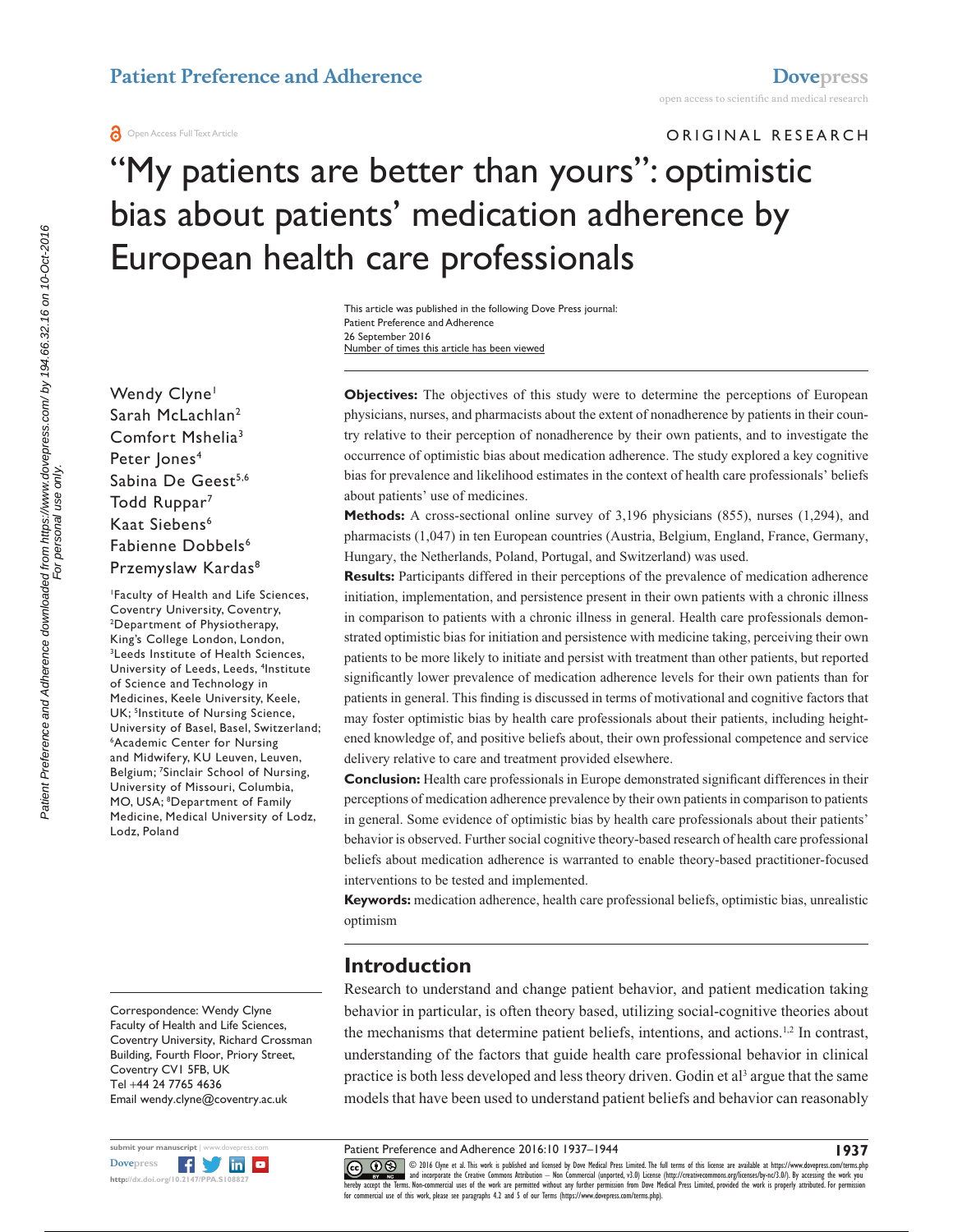be used to understand the determinants of clinician beliefs and behaviors. An additional component to any model about factors impacting clinician behavior is clinician perceptions about patients. Several studies have explored health care professional perceptions of rates of patient medication adherence. Previous research has shown that physicians and nurses are inaccurate in their estimates of the incidence of nonadherence and their estimates are less accurate than patients' own estimates.4,5 Health care professionals involved in the care of people with HIV overestimated patient medication adherence by an average of 9%,<sup>6</sup> physicians overestimated adherence to osteoporosis medication relative to pharmacy data7,8 and in people prescribed medication for schizophrenia and bipolar disorder,<sup>9</sup> and physicians have also been found to be no better than chance in predicting the adherence rates of patients in their care.10

Social cognition theories point to a number of biases in the way that people perceive the prevalence or likelihood of events. Optimistic bias refers to the way in which people tend to see themselves as less at risk and less likely to experience negative life events than others.<sup>11,12</sup> Usually, optimistic bias is reported for self-attributes: people perceive, on average, that their own futures are going to be better than others, and that they are exposed to fewer risk factors than other people and that they have more positive personal attributes than other people.13 People rate themselves as less at risk of a host of negative experiences compared to other people like themselves.14 Optimistic bias has been found to be related to perceived social distance; the greater the social distance between the comparison target and oneself, the greater the difference in risk perception or negative life experience that is perceived between oneself and the comparison target.<sup>15-17</sup> Self-categorization theory<sup>18</sup> has been used to explain these differences. This posits that motivational and cognitive factors driving self and social identity may serve to credit members of an in-group with lower risk and better life experiences, like oneself, relative to members of an out-group.

This study explores whether health care professionals' perceptions of patient medication adherence are also vulnerable to optimistic bias. We asked European health care professionals to report their perceptions of the prevalence of medication adherence and nonadherence by their patients with chronic illness and the prevalence of medication adherence by patients with chronic illness in their nation. The objectives of the study were to determine the perceptions of physicians, nurses, and pharmacists of the extent of nonadherence by people in their country relative to their perception of nonadherence by their own patients

**[Dovepress](www.dovepress.com)** 

**1938**

and to investigate the occurrence of optimistic bias about medication adherence.

# **Methods**

# Design

An online cross-sectional survey was used to test whether European health care professionals perceive differences in the medication adherence and nonadherence rates of their own patients with a chronic illness versus patients with a chronic illness in general in their country.

## Setting and participants

Registered physicians, nurses, and pharmacists from ten European nations (Austria, Belgium, England, France, Germany, Hungary, the Netherlands, Poland, Portugal, and Switzerland) working with adults in primary care settings participated in this study.

# Procedure

The survey questions described in this study were embedded in a larger survey of European health care professional beliefs and behaviors related to patient nonadherence, which is described elsewhere.<sup>19,20</sup>

The online survey was administered using [SurveyMonkey.](http://www.SurveyMonkey.com) [com.](http://www.SurveyMonkey.com) Ethics approval was provided by the NRES Committee North West Liverpool East (REC Reference 11/NW/0156) for England. The study and ethics protocol approved for England was used as the basis for ethics and research governance for the survey in other European countries and adapted as necessary to meet national ethical requirements. Alterations to the study protocol were only made to ensure ethical conduct in the country concerned or to align the study to local systems and processes for data collection for health care professionals. Recruitment methods were adapted as necessary in each country, depending upon the availability and accessibility of, for example, national registers of health care professionals. When available, a random sample of health care professionals was sought from national registers of health care professional bodies or associations. Where national registers were not available and accessible, open recruitment was used via professional bodies and associations. All participants indicated consent online before taking part in the survey. If any potential participants tried to access the survey without providing consent they were unable to do so.

In addition to sending out invitation letters, news articles to promote awareness of the survey were sent to health care professional bodies and associations for circulation through the respective organizations' websites and newsletters. The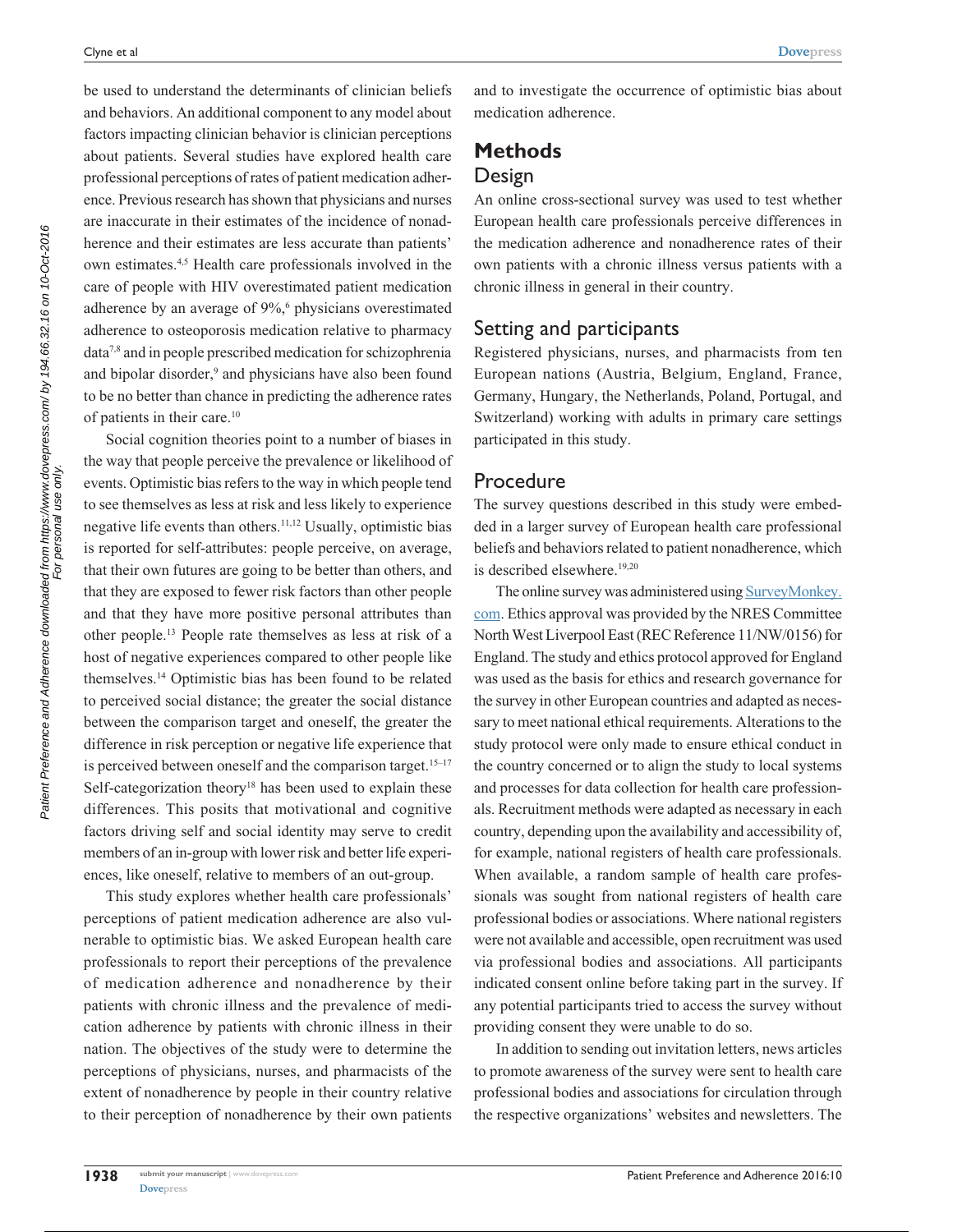news article was also distributed to publications whose main audience was health care professionals. The news article contained the same project information and granted access to the survey via the same web link.

## **Measures**

The survey questions and the response scale were adapted from Patel and Davis.<sup>21</sup> Three questions were posed about medication adherence regarding patients in general and health care professionals' own patients, reflecting the definitions of medication adherence proposed by Vrijens et al<sup>22</sup> for medication initiation, medication regimen implementation, and persistence.

The first set of questions concerned health care professionals' perception of nonadherence in all patients: "What percentage of all patients with a chronic condition/illness in your country do you think do not initiate prescribed medication (that is, patients who do not take any of their prescribed medication)?" followed by "What percentage of all patients with a chronic condition/illness IN YOUR COUNTRY and who initiate their prescribed medication, DO take their medicines as prescribed?" and "What percentage of all patients with a chronic condition/illness IN YOUR COUNTRY and who initiate their prescribed medication, DO persist with their medication for 1 year?" These questions were then repeated but concerning perceptions of nonadherence in the participants' own patients, for example, "What percentage of patients that you see with a chronic condition/illness, do you think do not initiate prescribed medication (that is, patients who do not take any of their prescribed medication)?" A five-point rating scale was provided for respondents to make their ratings for all six questions, with response options of  $0\%$ –15%, 16%–35%, 36%–65%, 66%–85%, and 86%–100%, as used by Patel and Davis.21 The broad term "chronic illness" was used to promote the consideration of a broad view by participants, rather than a focus on specific illnesses or conditions.

The questionnaire and the associated survey materials were translated into the official language(s) for each participating country. The workflow and quality management processes used were certified to meet ISO 9001 Quality Management Standards. Forward translations were performed by highly trained, approved, and accredited translators who were native speakers of the target languages and fluent in English. Back translations were performed by persons who were native English speakers and fluent in each target language. A third individual acted as a reviewer who highlighted any discrepancies between the forward and back translations and resolved them by discussion with the

translators. The respective national coordinators and their teams of each participating country also proofread each translated document and provided feedback on grammatical errors. They also provided contextual interpretation of the translations to ensure that they reflected the appropriate terminology used in each participating country. In addition to this, the online survey was piloted by at least five people in each country in order to check its technical functionality and also to check for comprehensibility and formatting errors.

#### Analysis

To assess health care professionals' optimistic bias for medication adherence, their estimates for the percentages of their own patients who do not initiate prescribed medication, do initiate their medication and implement their medication regimen, and persist with prescribed medication for 1 year were compared with their estimates for patients in general within their nation, for the same aspects of adherence. A series of nonparametric sign tests were conducted to determine whether there were significant differences between the health care professionals' ratings for their own patients and those for patients in general, for each aspect of adherence.

To explore differences in optimistic bias between the three professional groups, a series of Kruskal–Wallis one-way analyses of variance (ANOVAs) were conducted. Initially, difference scores were computed for each aspect of adherence by subtracting each health care professional's rating for patients in general from their rating for their own patients; both assessed on the same five-point scale. For noninitiation, negative difference scores indicated optimistic bias, while positive scores reflected the perception that noninitiation was greater in the health care professionals' own patients than patients in general. For adherence and persistence, positive scores indicated optimistic bias. These difference scores formed the outcome variable for the ANOVAs. Pairwise comparisons using the Mann–Whitney test were then used to explore differences between groups.

### **Results**

A total of 4,967 health care professionals started the survey. However, only those who recorded their profession were included in data analysis, resulting in a final sample of 3,196 health care professionals. Demographic information for the final sample is presented in Table 1.

The percentages for each response category for health care professionals' own patients and patients in general are provided for the overall sample and for each profession within Table 2. For noninitiation, a nonparametric sign test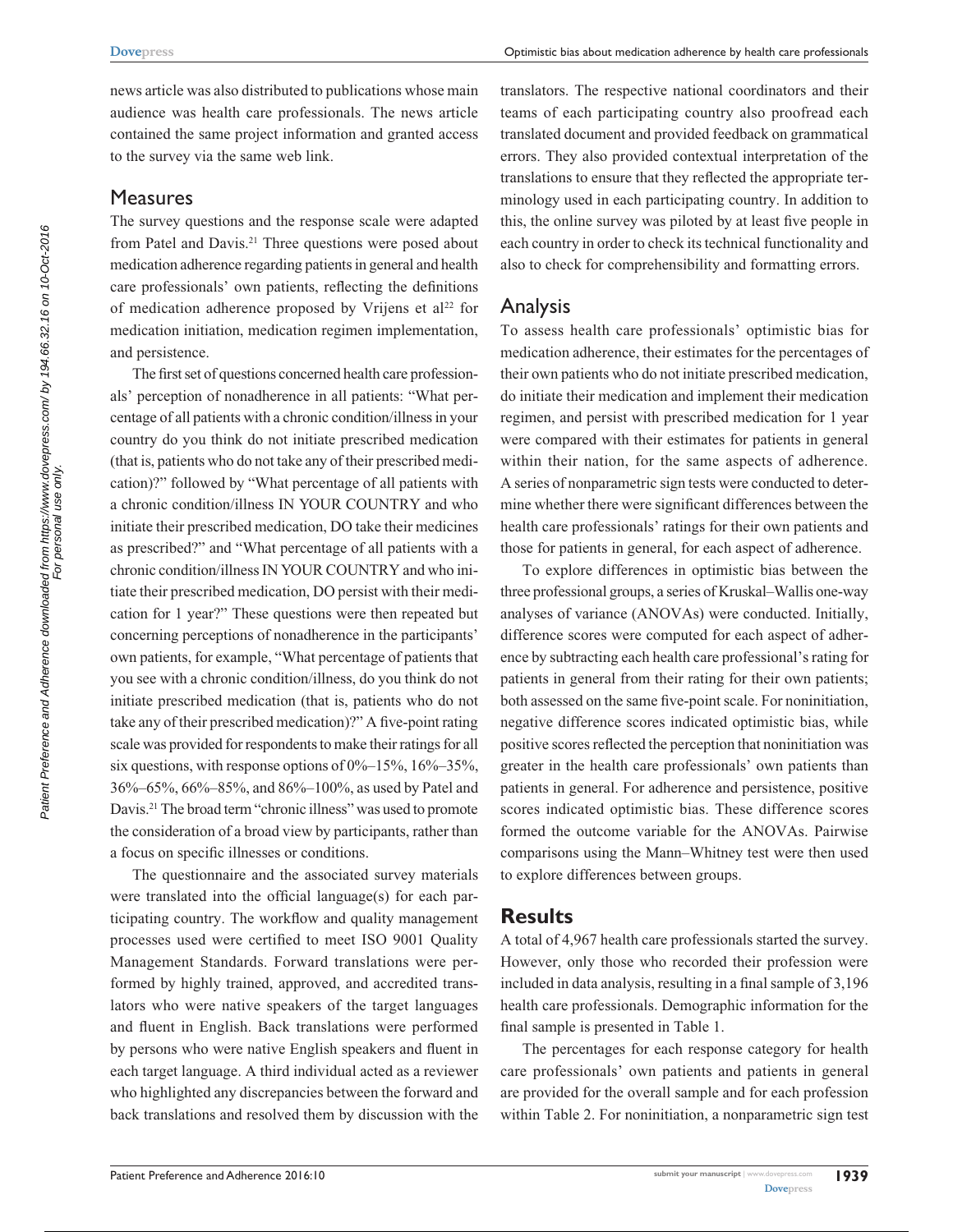Table 1 Demographic statistics for the sample **Table 1** Demographic statistics for the sample

| Judicial Science of the Colombia Science of the Science of the Science of the Science of the Science of the Science of the Science of the Science of the Science of the Science of the Science of the Science of the Science o |                                   |                        |                                                                                                                                                                                                                        |                        |                            |               |            |           |
|--------------------------------------------------------------------------------------------------------------------------------------------------------------------------------------------------------------------------------|-----------------------------------|------------------------|------------------------------------------------------------------------------------------------------------------------------------------------------------------------------------------------------------------------|------------------------|----------------------------|---------------|------------|-----------|
| Sample size                                                                                                                                                                                                                    |                                   |                        | Total N=3,196; Austria =698; Belgium =289; England =318; France =133; Germany =303; Hungary =322; the Netherlands =91; Poland =571;<br>Portugal =53; Switzerland =418; doctors =855; pharmacists =1,294; nurses =1,047 |                        |                            |               |            |           |
| Age, mean (standard deviation)                                                                                                                                                                                                 | 44.77 (10.96)                     |                        |                                                                                                                                                                                                                        |                        |                            |               |            |           |
| Sex                                                                                                                                                                                                                            | Male = $1,102$ ; female = $2,069$ |                        |                                                                                                                                                                                                                        |                        |                            |               |            |           |
| Years since qualifying (frequency distribution)                                                                                                                                                                                | $<$   year<br>$n=86$              | I-5 years<br>$n = 354$ | $6 - 10$ years<br>$n = 374$                                                                                                                                                                                            | II-I5 years<br>$n=439$ | Over 15 years<br>$n=1,935$ |               |            |           |
| Type of health care setting (frequency                                                                                                                                                                                         | Community hospital                | Family medication/     | Specialist community                                                                                                                                                                                                   | Care/nursing           | Community                  | Community     | Polyclinic | Other     |
| distribution)                                                                                                                                                                                                                  | $n = 385$                         | general practice       | service                                                                                                                                                                                                                | home                   | pharmacy/dispensary        | nursing team  | $1 - 45$   | $n = 308$ |
|                                                                                                                                                                                                                                |                                   | $n = 820$              | $n=104$                                                                                                                                                                                                                | $n=155$                | $n=1,175$                  | $n = 154$     |            |           |
| Type of health care organization (frequency                                                                                                                                                                                    | Privately funded                  | State funded           | Insurance/sick fund funded                                                                                                                                                                                             | Mixed funded           | Other funding              |               |            |           |
| distribution)                                                                                                                                                                                                                  | $n=1,127$                         | $n=1,050$              | $n = 531$                                                                                                                                                                                                              | $n=44$                 | $n = 302$                  |               |            |           |
| Length of time spent talking to patients about                                                                                                                                                                                 | No time at all                    | $<$   minute           | $-5$ minutes                                                                                                                                                                                                           | $6 - 10$ minutes       | $11 - 15$ minutes          | $>15$ minutes |            |           |
| their use of medications (frequency distribution)                                                                                                                                                                              | $n = 34$                          | $n=158$                | $n=1,715$                                                                                                                                                                                                              | $n = 801$              | $n = 226$                  | $n = 199$     |            |           |
| Preregistration training in medication adherence                                                                                                                                                                               | Yes                               | $\frac{1}{2}$          |                                                                                                                                                                                                                        |                        |                            |               |            |           |
| management and support (frequency distribution)                                                                                                                                                                                | $n = 296$                         | $n=1,780$              |                                                                                                                                                                                                                        |                        |                            |               |            |           |
| Postregistration training in medication adherence                                                                                                                                                                              | Yes                               | $\frac{1}{2}$          |                                                                                                                                                                                                                        |                        |                            |               |            |           |
| management and support (frequency distribution)                                                                                                                                                                                | $n = 684$                         | $n=1,392$              |                                                                                                                                                                                                                        |                        |                            |               |            |           |
| Any training in medication adherence management                                                                                                                                                                                | Yes                               | $\frac{1}{2}$          |                                                                                                                                                                                                                        |                        |                            |               |            |           |
| and support (frequency distribution)                                                                                                                                                                                           | $n = 803$                         | $n=1,268$              |                                                                                                                                                                                                                        |                        |                            |               |            |           |
| Use of practitioner guidelines to assist with                                                                                                                                                                                  | Yes                               | $\frac{1}{2}$          |                                                                                                                                                                                                                        |                        |                            |               |            |           |
| management of patient adherence to medication                                                                                                                                                                                  | $n=468$                           | $n=1,586$              |                                                                                                                                                                                                                        |                        |                            |               |            |           |
| (frequency distribution)                                                                                                                                                                                                       |                                   |                        |                                                                                                                                                                                                                        |                        |                            |               |            |           |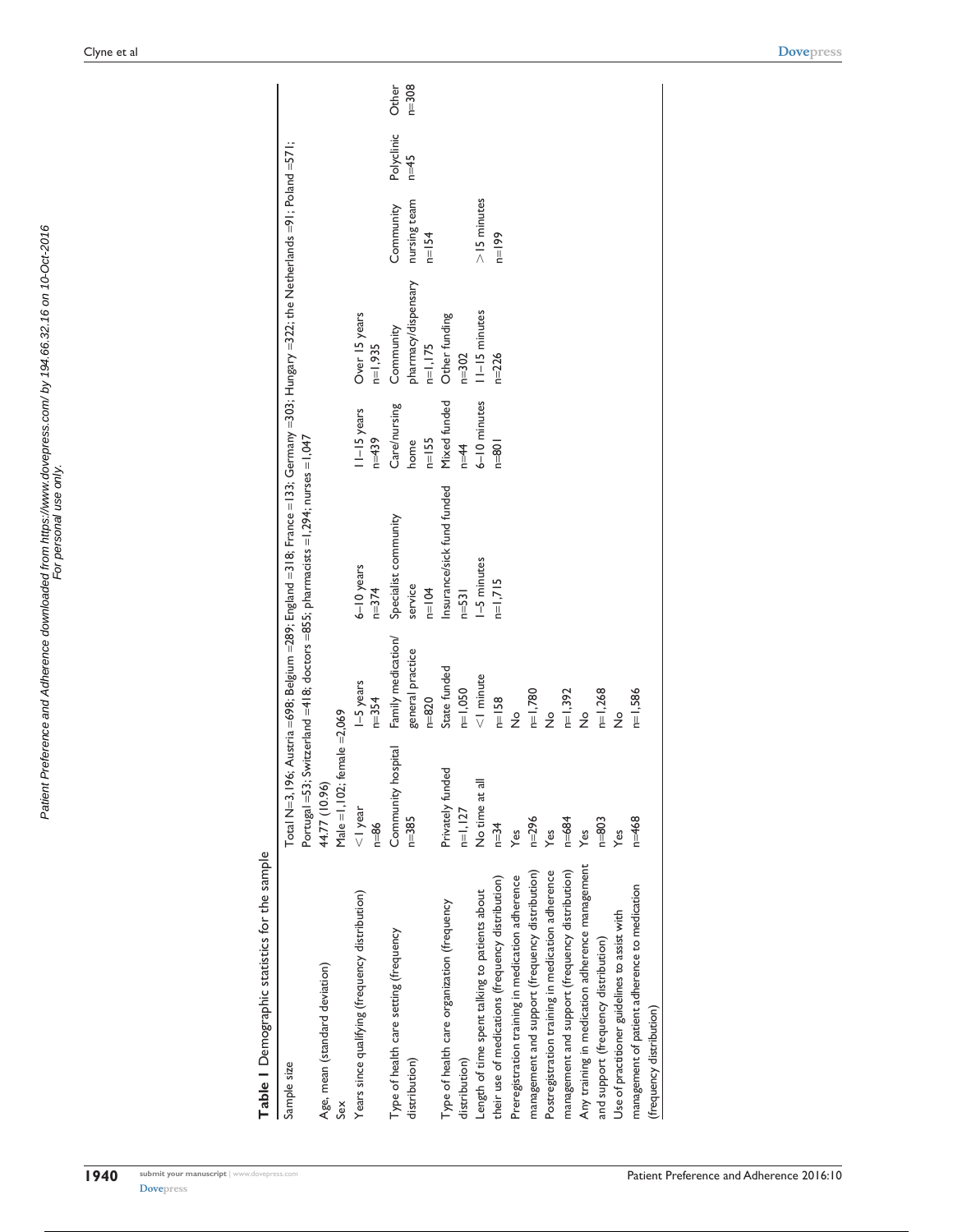| Group         | <b>Target</b>                             | $0% - 15%$                                                              | $16\% - 35\%$    | 36%-65%           | 66%-85%                                                                                                                            | 86%-100%         |
|---------------|-------------------------------------------|-------------------------------------------------------------------------|------------------|-------------------|------------------------------------------------------------------------------------------------------------------------------------|------------------|
|               |                                           |                                                                         |                  |                   | What percentage of all patients/patients that you see with a chronic condition, do you think do not initiate prescribed medication |                  |
|               |                                           | (that is, patients who do not take any of their prescribed medication)? |                  |                   |                                                                                                                                    |                  |
| Overall       | Own patients                              | 67.80 $(N=1,468)$                                                       | $24.03$ (N=691)  | $6.22(N=179)$     | $1.39$ (N=40)                                                                                                                      | $0.56$ (N=16)    |
|               | Average                                   | 49.03 $(N=1,468)$                                                       | $37.71(N=1,129)$ | $11.46$ (N=343)   | $1.54$ (N=46)                                                                                                                      | $0.27$ (N=8)     |
| Doctors       | Own patients                              | 68.23 (N=537)                                                           | $25.29$ (N=199)  | 4.45 ( $N=35$ )   | $1.40 (N=11)$                                                                                                                      | $0.64$ (N=5)     |
|               | Average                                   | $45.17 (N=365)$                                                         | 42.45 $(N=343)$  | $11.51 (N=93)$    | $0.87$ (N=7)                                                                                                                       | $0(N=0)$         |
| Pharmacists   | Own patients                              | $71.49$ (N=810)                                                         | $22.15 (N=251)$  | $5.21(N=59)$      | $0.79$ (N=9)                                                                                                                       | $0.35$ (N=4)     |
|               | Average                                   | 57.80 (N=693)                                                           | 33.53 (N=402)    | $7.59(N=91)$      | $0.92$ (N=11)                                                                                                                      | $0.17$ (N=2)     |
| <b>Nurses</b> | Own patients                              | 63.08 ( $N=603$ )                                                       | $25.21 (N=241)$  | $8.89$ (N=85)     | $2.09(N=20)$                                                                                                                       | $0.73$ (N=7)     |
|               | Average                                   | $41.54 (N=410)$                                                         | 38.91 (N=384)    | $16.11(N=159)$    | $2.84$ (N=28)                                                                                                                      | $0.61$ (N=6)     |
|               |                                           |                                                                         |                  |                   | What percentage of all patients/patients that you see with a chronic condition, and who initiate their prescribed medication do    |                  |
|               | take their medication as prescribed?      |                                                                         |                  |                   |                                                                                                                                    |                  |
| Overall       | Own patients                              | $21.93$ (N=630)                                                         | $13.23 (N=380)$  | $22.42$ (N=644)   | 29.41 (N=845)                                                                                                                      | $13.02 (N=374)$  |
|               | Average                                   | $2.64$ (N=79)                                                           | $16.01 (N=479)$  | $38.40(N=1,149)$  | $36.10$ (N=1,080)                                                                                                                  | 6.85 ( $N=205$ ) |
| Doctors       | Own patients                              | $32.74$ (N=258)                                                         | $14.09 (N=111)$  | $18.27(N=144)$    | $23.98$ (N=189)                                                                                                                    | $10.91(N=86)$    |
|               | Average                                   | $2.73$ (N=22)                                                           | $17.76$ (N=143)  | $39.01(N=314)$    | 33.79 (N=272)                                                                                                                      | 6.71 $(N=54)$    |
| Pharmacists   | Own patients                              | $21.98$ (N=249)                                                         | $12.62 (N=143)$  | 24.10 (N=273)     | 29.74 (N=337)                                                                                                                      | $11.56 (N=131)$  |
|               | Average                                   | $1.67$ (N=20)                                                           | $14.33 (N=172)$  | 41.67 ( $N=500$ ) | $36.08$ (N=433)                                                                                                                    | 6.25 ( $N=75$ )  |
| Nurses        | Own patients                              | $12.92 (N=123)$                                                         | $13.24 (N=126)$  | $23.84$ (N=227)   | $33.51(N=319)$                                                                                                                     | $16.49(N=157)$   |
|               | Average                                   | $3.75$ (N=37)                                                           | $16.62$ (N=164)  | 33.94 (N=335)     | 37.99 (N=375)                                                                                                                      | $7.70$ (N=76)    |
|               |                                           |                                                                         |                  |                   | What percentage of all patients/patients that you see with a chronic condition, and who initiate their prescribed medication do    |                  |
|               | persist with their medication for I year? |                                                                         |                  |                   |                                                                                                                                    |                  |
| Overall       | Own patients                              | $2.68$ (N=77)                                                           | $12.28 (N=353)$  | 32.25 (N=927)     | 38.59 (N=1,109)                                                                                                                    | $14.20 (N=408)$  |
|               | Average                                   | $3.25$ (N=97)                                                           | $16.31(N=487)$   | $38.46$ (N=1,148) | 34.47 (N=1,029)                                                                                                                    | $7.50$ (N=224)   |
| Doctors       | Own patients                              | $1.91(N=15)$                                                            | $13.78$ (N=108)  | 32.78 (N=257)     | $39.41 (N=309)$                                                                                                                    | $12.12 (N=95)$   |
|               | Average                                   | $3.49$ (N=28)                                                           | $20.45$ (N=164)  | $38.78 (N=311)$   | $32.17 (N=258)$                                                                                                                    | $5.11 (N=41)$    |
| Pharmacists   | Own patients                              | $1.68$ (N=19)                                                           | $10.41(N=118)$   | 35.98 (N=408)     | 40.56 (N=460)                                                                                                                      | $11.38 (N=129)$  |
|               | Average                                   | $1.92$ (N=23)                                                           | $13.17 (N=158)$  | 42.08 $(N=505)$   | 35.75 (N=429)                                                                                                                      | $7.08$ (N=85)    |
| Nurses        | Own patients                              | 4.50 $(N=43)$                                                           | $13.28 (N=127)$  | $27.41$ (N=262)   | 35.56 (N=340)                                                                                                                      | $19.25(N=184)$   |
|               | Average                                   | 4.68 $(N=46)$                                                           | $16.79(N=165)$   | 33.77 (N=332)     | 34.79 (N=342)                                                                                                                      | $9.97$ (N=98)    |

**Table 2** Perceptions of the extent of medication nonadherence (percentages)

**Note:** Response scale: 1=0%–15%; 2=16%–35%; 3=36%–65%; 4=66%–85%; 5=86%–100%.

showed that health care professionals' ratings for their own patients were significantly lower than those for patients in general,  $P<0.001$ , suggesting optimistic bias for health care professionals' perceptions of their own patients' noninitiation. For all pairs of responses to the items on noninitiation, 788 ratings (ie, 79.6%) for health care professionals' own patients were lower than those for patients in general, while 201 (20.3%) ratings were higher. A Wilcoxon signed rank test for the difference in median ratings for health care professionals' own patients and patients in general confirmed that this difference was significant,  $P < 0.001$ .

The sign test indicated that ratings for health care professionals' own patients' implementation were significantly lower than ratings for implementation by patients in their nation in general, *P*<0.001. Of all pairs of responses, 894 (55.1%) ratings for health care professionals' own patients were lower than ratings for patients in general, while 788 (44.9%) were higher. A Wilcoxon signed rank test confirmed that the median rating for health care professionals'

own patients was significantly lower than that for patients in general,  $P<0.001$ .

For health care professionals' estimates of patients' persistence for 1 year, a sign test indicated that ratings were significantly higher for their own patients than for patients in their nation in general,  $P \le 0.001$ . Of all pairs of ratings, 299 (26.7%) ratings were lower for health care professionals' own patients, relative to patients in general, while 819 (73.3%) were higher, indicating that optimistic bias is also present in health care professionals' estimates of patients' persistence with prescribed medication. A Wilcoxon signed rank test confirmed that the median rating for health care professionals' own patients was significantly higher than the median rating for patients in their nation in general,  $P \le 0.001$ .

The ANOVA conducted for the noninitiation difference score showed a significant difference between the professional groups,  $P \le 0.001$ . Pairwise comparisons indicated that pharmacists reported significantly more positive difference scores, and therefore less optimistic bias, than doctors and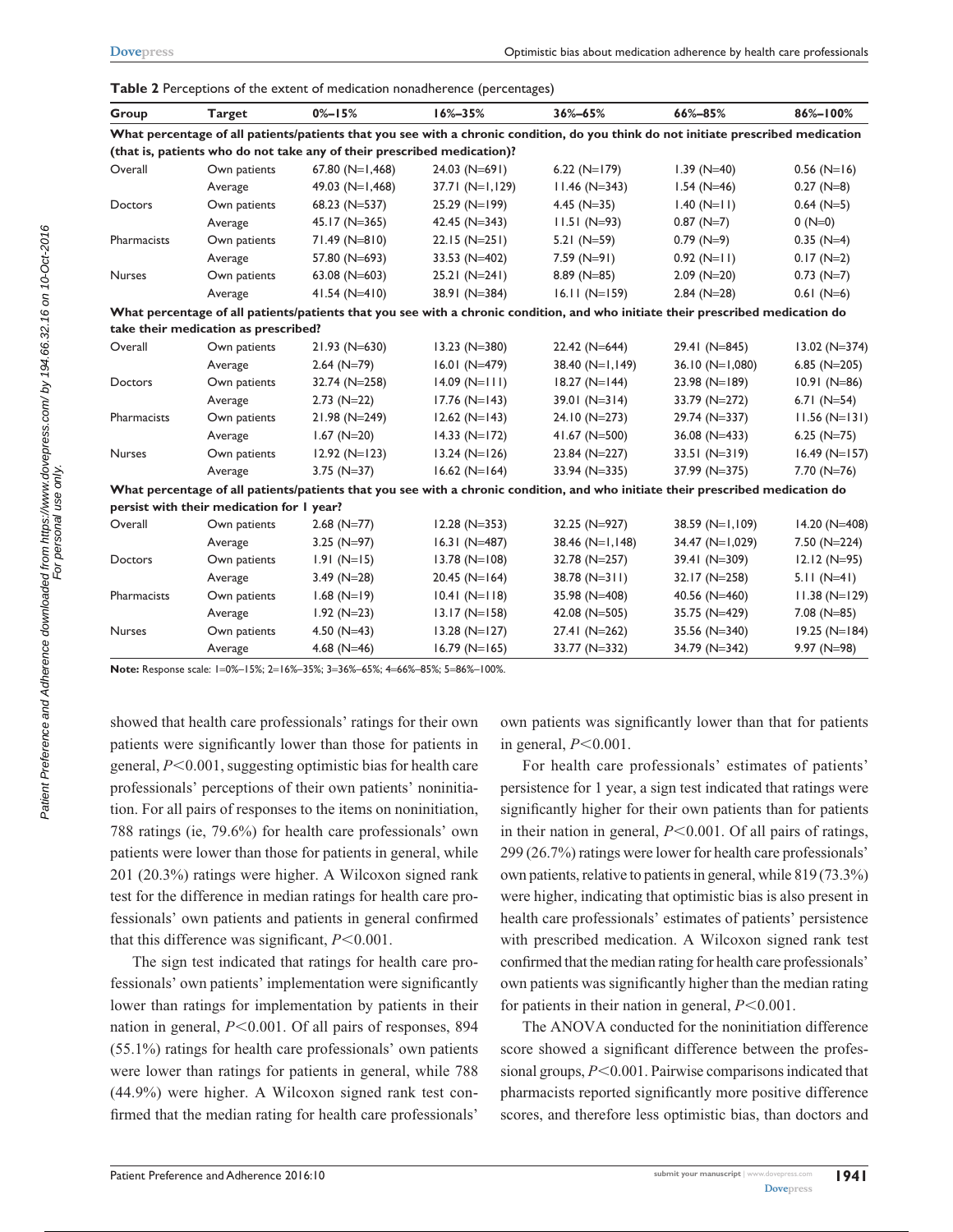nurses on this variable. There was no significant difference between the difference scores of doctors and nurses.

For health care professionals' difference scores for patients' adherence to prescribed medication, a significant difference between the professions emerged;  $P$ <0.001. Mann–Whitney tests revealed that the difference scores reported by nurses were significantly more positive than those of doctors and pharmacists,  $P \le 0.001$ , indicating significantly more optimistic bias from nurses. Pharmacists' scores were also significantly more positive than those of the doctors; *P*<0.001. A significant difference between professions was also determined for difference scores for patients' 1 year persistence with prescribed medication;  $P \le 0.001$ . In this case, doctors' difference scores were significantly more positive than those of pharmacists,  $P \le 0.001$ , and nurses,  $P<0.05$ , suggesting that doctors exhibit more optimistic bias for their own patients' persistence with prescribed medication than either pharmacists or nurses. There was no significant difference between the level of optimistic bias shown by pharmacists and nurses;  $P > 0.05$ .

### **Discussion**

Participants in this large international study differed in their perceptions of the prevalence of medication adherence initiation, implementation, and persistence in their own patients with a chronic illness in comparison to patients with a chronic illness in general. Health care professionals demonstrated optimistic bias for two of the three items, ie, initiation and persistence with medicine taking, perceiving their own patients to be more likely to initiate and persist with treatment than other patients. Conversely, participants reported significantly lower prevalence of implementation of the medication regimen after initiation for their own patients than for patients in general. Taken with previous research that suggests that clinicians may overestimate medication adherence, it seems that this overestimate may be accentuated, in some circumstances, for perceptions of their own patients rather than being an overestimate about medication adherence by people in general.

Several potential causes of optimistic bias by health care professionals about patient health behavior are plausible. Some theories suggest that optimistic bias can be a selfserving bias, supported by biases in cognitive mechanisms serving a self-enhancing self-protective function. Here, there are clear potential motivations for perceiving that one's own patients are "better" at adhering than the general population. For health care professionals in the current study, it may be the case that self-enhancement is served by extending this cognitive bias about oneself to include perceptions about "my patients". One's own patients thus become an extension of perception of one's own professional competence and thus are perceived as better than others. Further, it is possible that health care professionals seek confirmation of medication adherence from patients where they expect to find it, but do not seek out nonadherence, thus reinforcing any optimistic bias. Alternatively, differing levels of knowledge may account for different prevalence perceptions. Heightened knowledge of local services and support for patients, and a perception of their superiority, may lead health care professionals to believe their own patients are better supported by health services in the locality and they are therefore more adherent, in contrast to the abstract "other" health services available elsewhere.

There are significant but inconsistent differences between professional groups in response to the three prevalence questions. Doctors are significantly less biased in their perception of their own patients versus patients in general regarding differences in medication initiation and adherence after initiation but are most optimistically biased about persistence at 1 year. The reasons for these differences are unclear, and further research could usefully examine causes for interprofessional differences in perceptions of patterns of medication adherence.

Optimistic bias in patient and general population samples tends to be associated with reduced uptake of preventive health behaviors and has proved to be resistant to debiasing interventions.23 This would lead us to anticipate that optimistic bias in health care professionals about patients' behavior would be associated with reduced efforts to identify and support patients with medication nonadherence. This hypothesis should be explored in future research to identify any potential relationship between health care professional optimistic bias and behavior and to inform future health care professionaloriented education, training, and interventions.

This is the first study, we are aware of, that demonstrates some evidence of optimistic bias in health care professionals about patient health behavior. However, differences in adherence prevalence by their own patients and patients in general were not all consistent and this first exploration should be repeated and explored in other countries to determine whether these optimistic bias findings may be culturally linked. Future studies might also usefully examine the occurrence of optimistic bias about patient medication adherence for specific long-term conditions and explore any potential association with variation in the prevalence of medication nonadherence at medication and long-term condition levels.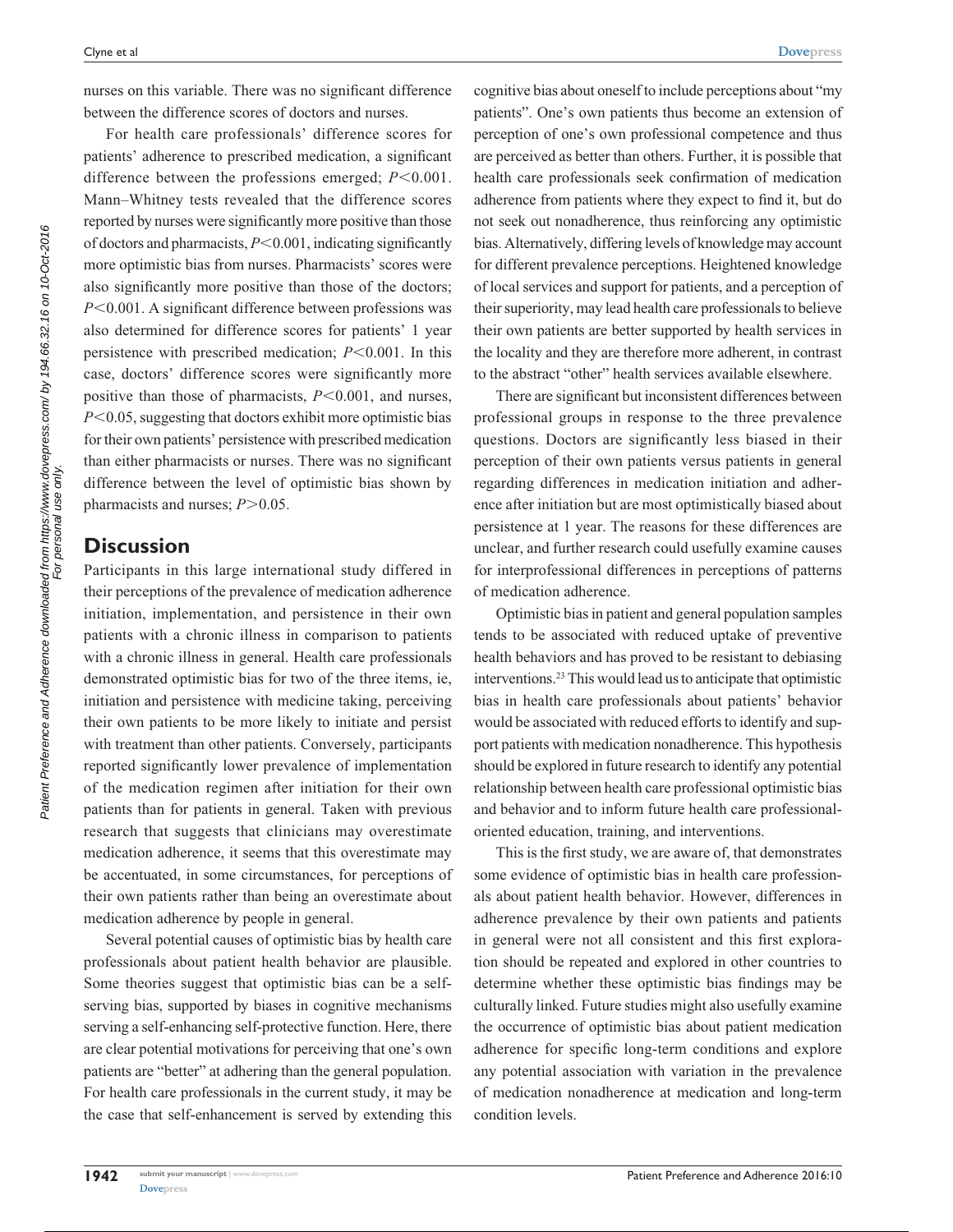Progress with theory-driven exploration of health care professional beliefs and behaviors about medication adherence falls significantly short of theory-driven exploration of patient adherence behavior. This study demonstrates that investigation of health care professional behavior with theory-based approaches is a valid and relevant approach to understanding medication adherence.

# **Conclusion**

Health care professionals in this international study demonstrated significant differences in their perceptions of medication adherence prevalence by their own patients in comparison to patients in general. Some evidence of optimistic bias by health care professionals about their patients' behavior is observed. Further social cognitive theory-based research of health care professional beliefs about medication adherence is warranted to enable theory-based practitioner-focused interventions to be tested and implemented to ensure an optimal response from health services in supporting patients appropriately with medicine use.

# **Acknowledgments**

We would like to thank all survey partners for their assistance with data collection across Europe. Austria: Lorenz Auer-Hackenberg, Department of Medicine I, Division of Infectious Diseases and Tropical Medicine, Medical University of Vienna; Univ Lekt Dr Heimo Lagler, Division of Infectious Diseases and Tropical Medicine, Department of Medicine I, Medical University of Vienna; Associate Professor Dr Michael Ramharter, Division of Infectious Diseases and Tropical Medicine, Department of Medicine I, Medical University of Vienna. Belgium: Professor Doctor Veerle Foulon, Faculty of Pharmaceutical Sciences, KU Leuven. France: Fabrice Baton, Kappa Santé; Charlotte Drochon, Kappa Santé; Nathalie Texier, Kappa Santé; Doctor Eric Van Ganse, University of Lyon. Germany: Sabine Breiholz, Drug Commission of German Pharmacists (AMK); Doctor Lilian Krist, Institute for Social Medicine, Epidemiology and Health Economics, Charité University Medical Centre, Berlin; PD Doctor Falk Müller-Riemenschneider, Institute for Social Medicine, Epidemiology and Health Economics, Charité University Medical Centre, Berlin. Hungary: Doctor Balogh Zoltán, President, Hungarian Chamber of Health Professionals; Berend, Dóra, Health Marketing Research Centre, Marketing and Media Institute, Corvinus University, Budapest; Doctor Horváth Tamás, President, Hungarian Chamber of Pharmacists; Doctor Éger István, President, Hungarian Medical Chamber; Doctor Simon Judit, Health Marketing Research Centre, Marketing and Media Institute, Corvinus University, Budapest. The Netherlands: Jan Hermsen, Netherlands Institute for Health Services Research, Utrecht; Doctor Liset van Dijk, Netherlands Institute for Health Services Research, Utrecht. Portugal: Doctor Luis Caldeira, National Authority of Medicines and Health Products (INFARMED), Lisbon; Frederico Saraiva, National Authority of Medicines and Health Products (INFARMED), Lisbon. Switzerland: Professor Doctor Kurt E Hersberger, Department of Pharmaceutical Sciences, University of Basel; Doctor Marie P Schneider, Department of Pharmacy, Policlinique Médicale Universitaire, Lausanne; Esther Spinatsch, Department of Pharmaceutical Sciences, University of Basel; PD Doctor Andreas Zeller, Institute for General Internal Medicine, University of Basel. This study, as part of the ABC project, was funded by the European Commission Seventh Framework programme (FP7 Theme Health, 2007-3.1-5, grant agreement number 223477). The final project report is available at [http://abcproject.eu/img/](http://abcproject.eu/img/ABC%20Final.pdf) [ABC%20Final.pdf.](http://abcproject.eu/img/ABC%20Final.pdf)

# **Author contributions**

WC was the principal investigator of the study. WC, CM, SM, SDG, TR, KS, FD, and PK designed the study. PJ analyzed the data. WC, PJ, and SM interpreted the data. All authors contributed toward data analysis, drafting and critically revising the paper and agree to be accountable for all aspects of the work.

# **Disclosure**

The authors report no conflicts of interest in this work.

# **References**

- 1. Conn V, Enriquez M, Ruppar T, Chan K. Meta-analyses of theory use in medication adherence intervention studies. *Am J Health Behav*. 2016;40(2):155–171.
- 2. Morrison VL, Holmes EA, Parveen S, et al. Predictors of self-reported adherence to antihypertensive medicines: a multinational, cross-sectional survey. *Value Health*. 2015;18(2):206–216.
- 3. Godin G, Belanger-Gavel A, Eccles M, Grimshaw J. Healthcare professionals' intentions and behaviours: a systematic review of studies based on social cognitive theories. *Implement Sci*. 2008;3:36.
- 4. Macintyre CR, Goebel K, Brown GV. Patient knows best: blinded assessment of nonadherence with antituberculous therapy by physicians, nurses, and patients compared with urine drug levels. *Prev Med*. 2005;40: 41–45.
- 5. Kardas P, Lewek P, Strzondała M. Adherence to treatment in asthma and COPD patients in their doctors' assessment. *Pneumonol Alergol Pol*. 2015;83(6):436–444.
- 6. Miller LG, Liu H, Hays RD, et al. How well do clinicians estimate patients' adherence to combination antiretroviral therapy? *J Gen Intern Med*. 2002;17(1):1–11.
- 7. Curtis JR, Cai Q, Wade SW, et al. Osteoporosis medication adherence: physician perceptions vs patients' utilization. *Bone*. 2013;55(1):1–6.